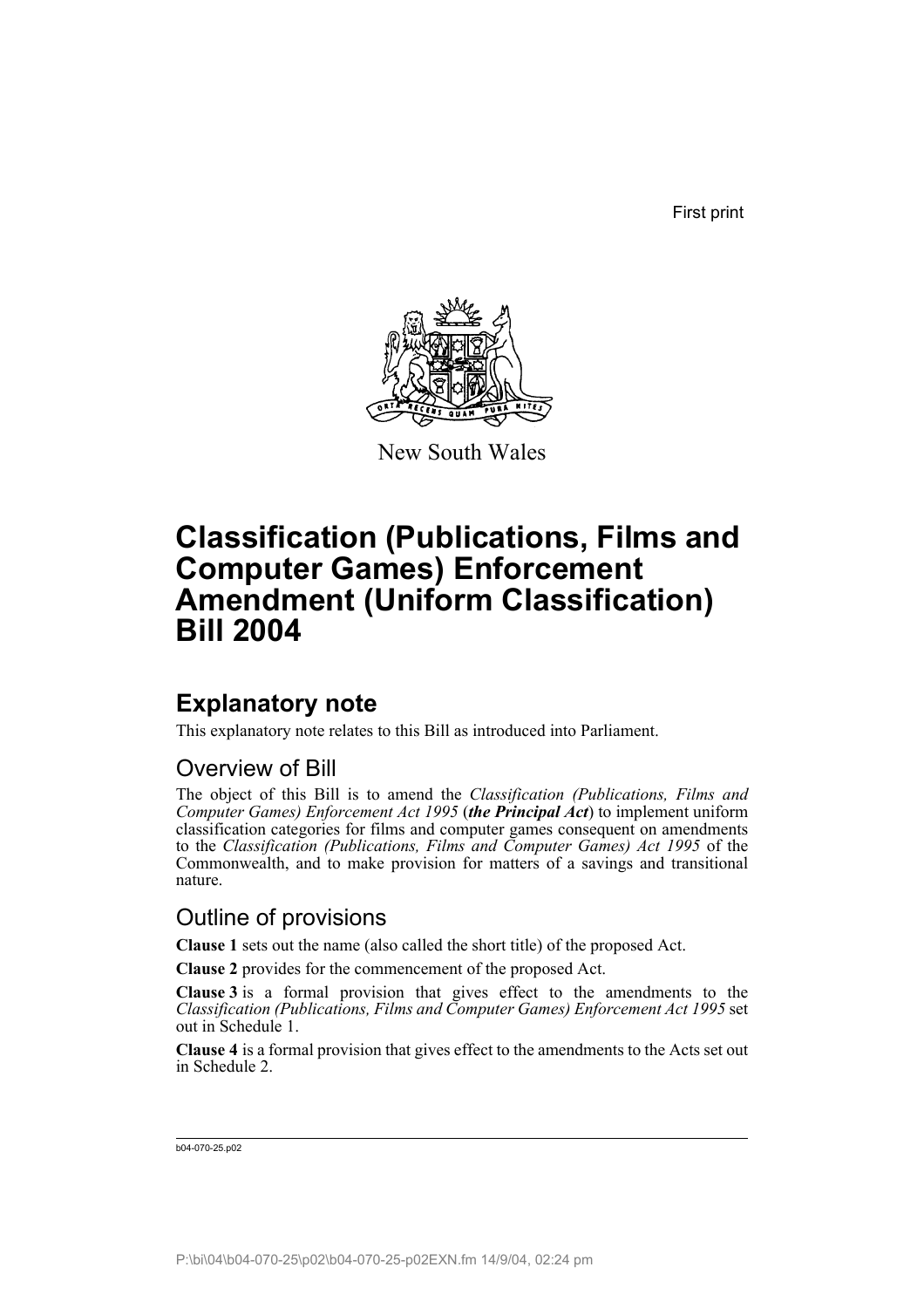Explanatory note

### **Schedule 1 Amendment of Classification (Publications, Films and Computer Games) Enforcement Act 1995**

The *Classification (Publications, Films and Computer Games) Amendment Act 2004* of the Commonwealth provides for the replacement of existing classifications for films and computer games with new classifications. The amendments in this Bill are consequential on the new classifications under the Commonwealth Act. Changes relate to the names of classifications only and do not affect the type of material that is permitted within each classification. The new classifications are as follows:

| Column 1                                    | Column 2                                             | Column 3                                              |
|---------------------------------------------|------------------------------------------------------|-------------------------------------------------------|
| <b>Previous classification</b><br>for films | <b>Previous classification</b><br>for computer games | New classification for<br>films and computer<br>games |
| G                                           | G                                                    | G                                                     |
| PG                                          | $G(8+)$                                              | $P$ G                                                 |
| M                                           | $M(15+)$                                             | M                                                     |
| MA                                          | $MA (15+)$                                           | $MA$ 15+                                              |
| R                                           |                                                      | $R$ 18+ (Films only)                                  |
| X                                           |                                                      | $X$ 18+ (Films only)                                  |
| <b>RC</b>                                   | RC.                                                  | RC                                                    |

**Schedule 1 [4]–[31]** make amendments to various sections of the Principal Act by removing references to old classifications and replacing them with the appropriate new classifications. Accordingly, references to computer game classifications of G  $(8+)$ , M (15+) and MA (15+) are replaced by PG, M and MA 15+ respectively. Similarly, references to film classifications of  $\overline{MA}$ ,  $\overline{R}$  and X are replaced by  $\overline{MA}$  15+. R 18+ and X 18+ respectively.

**Schedule 1 [33]** inserts saving and transitional provisions consequent on the amendments made by the proposed Act, including provision for the application of existing classifications to offences committed before the commencement of the proposed Act. **Schedule 1 [32]** allows further savings and transitional provisions to be made by regulation.

**Schedule 1 [34]** omits a note from the Principal Act that sets out the National Classification Code. The note is now out of date. **Schedule 1 [1]–[3]** make consequential amendments.

Explanatory note page 2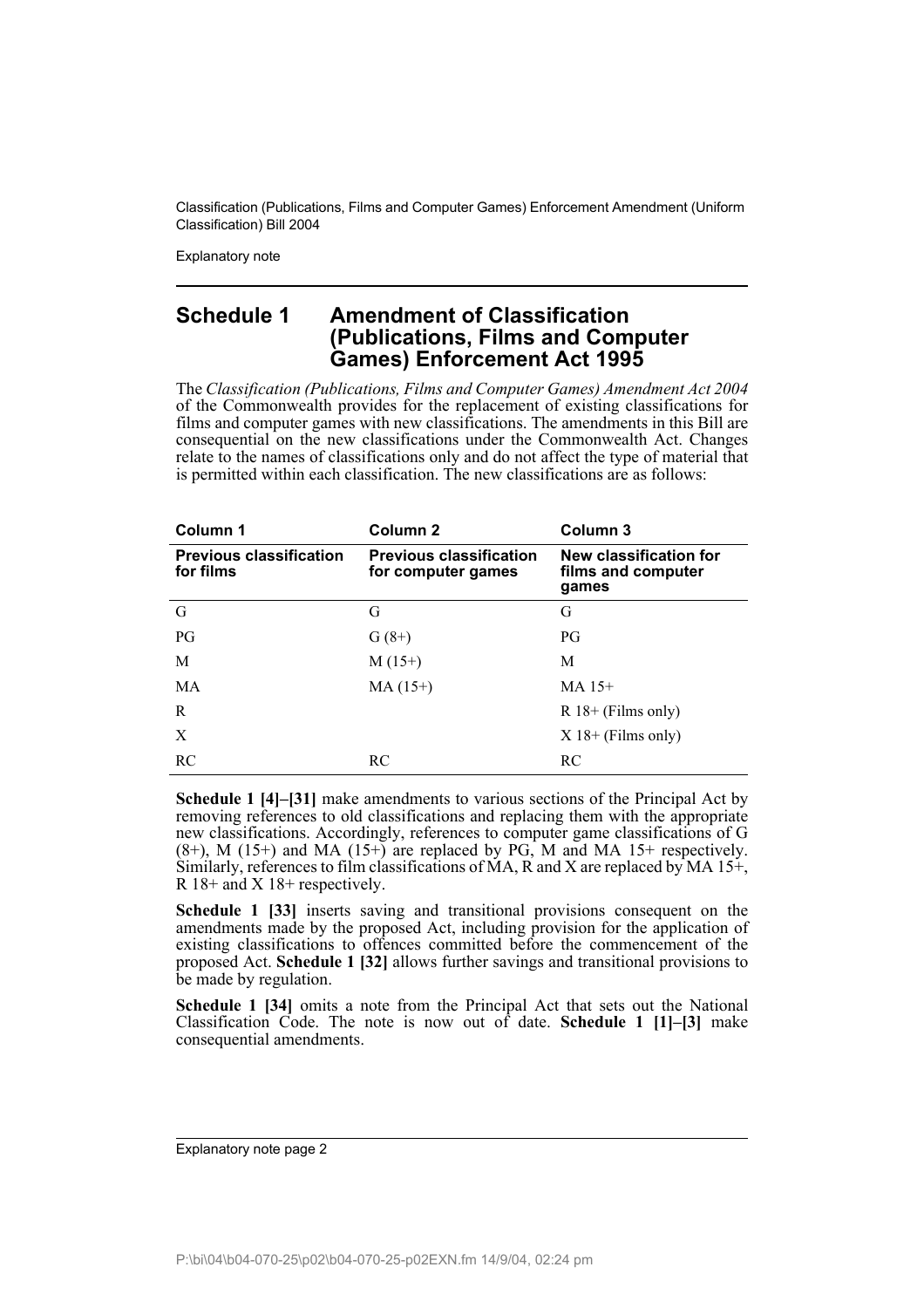Explanatory note

### **Schedule 2 Amendment of other Acts**

**Schedule 2.1 and 2.2** make consequential amendments to certain legislation in connection with the classifications amended under the proposed Act.

Explanatory note page 3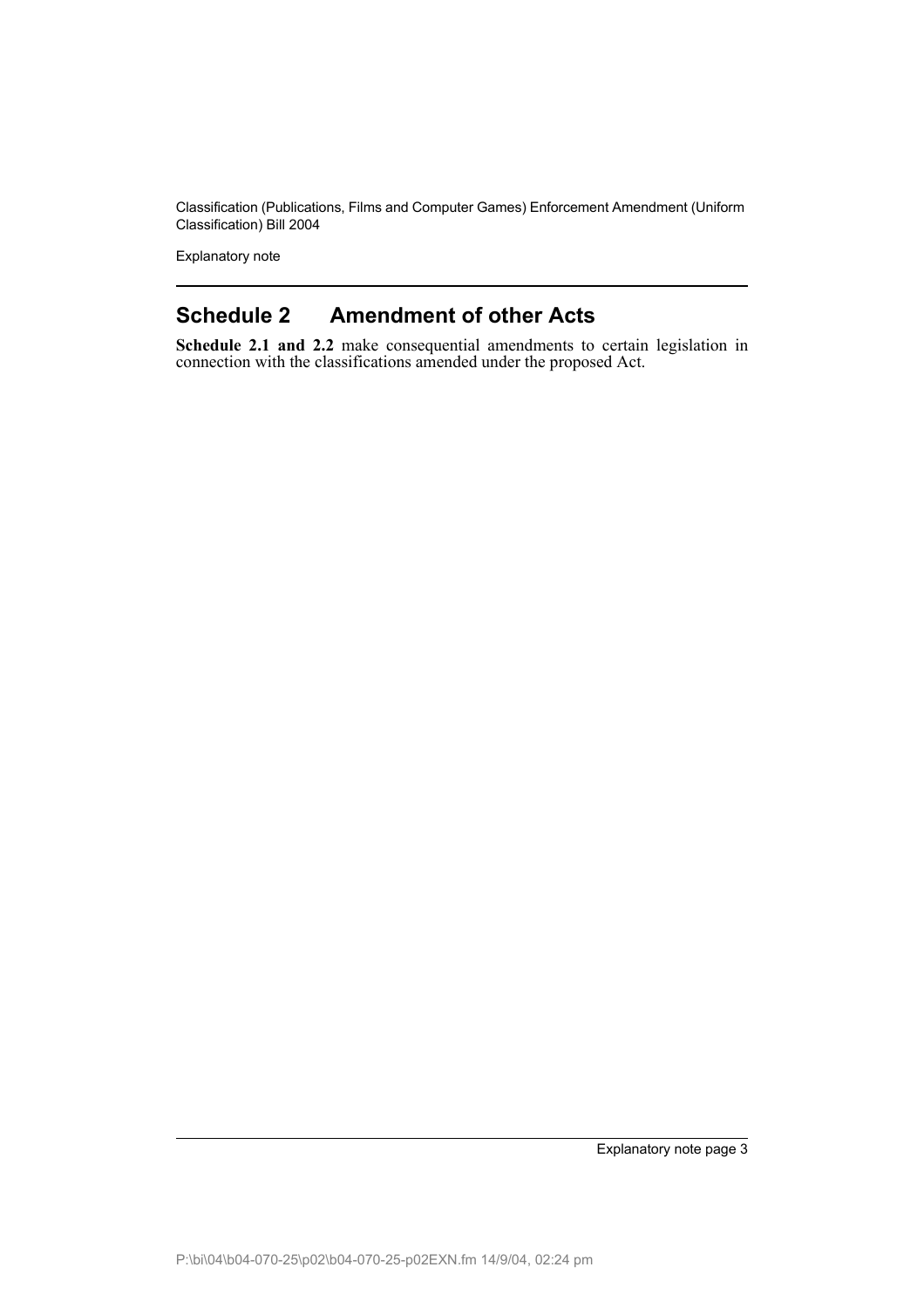Explanatory note

Explanatory note page 4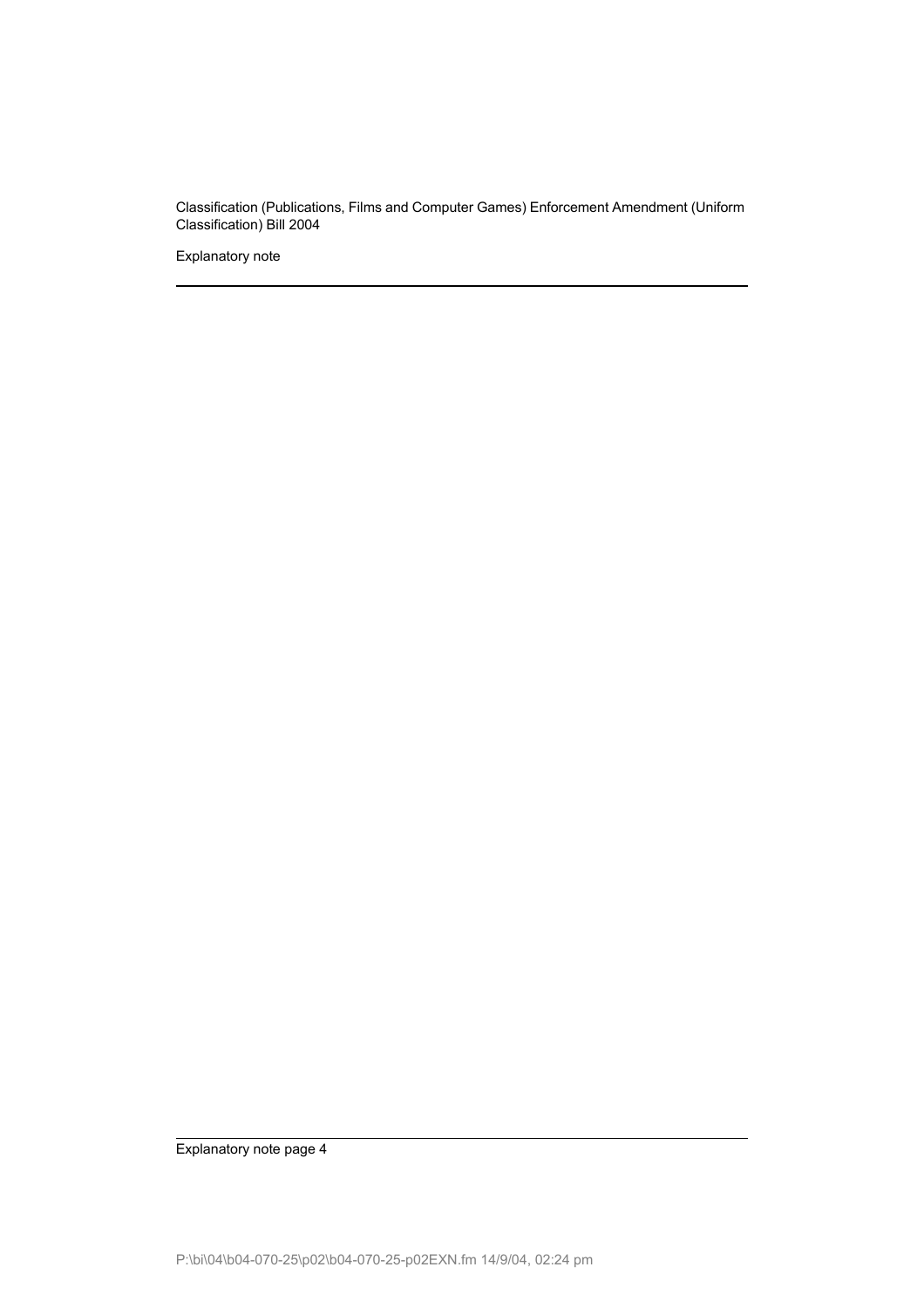First print



New South Wales

# **Classification (Publications, Films and Computer Games) Enforcement Amendment (Uniform Classification) Bill 2004**

## **Contents**

|            |                                                      | Paqe          |
|------------|------------------------------------------------------|---------------|
|            | Name of Act                                          |               |
| 2          | Commencement                                         | $\mathcal{P}$ |
| 3          | Amendment of Classification (Publications, Films and |               |
|            | Computer Games) Enforcement Act 1995 No 63           |               |
| 4          | Amendment of other Acts                              | 2             |
| Schedule 1 | Amendment of Classification (Publications, Films and |               |
|            | Computer Games) Enforcement Act 1995                 | 3             |
|            | Schedule 2 Amendment of other Acts                   | 10            |
|            |                                                      |               |

b04-070-25.p02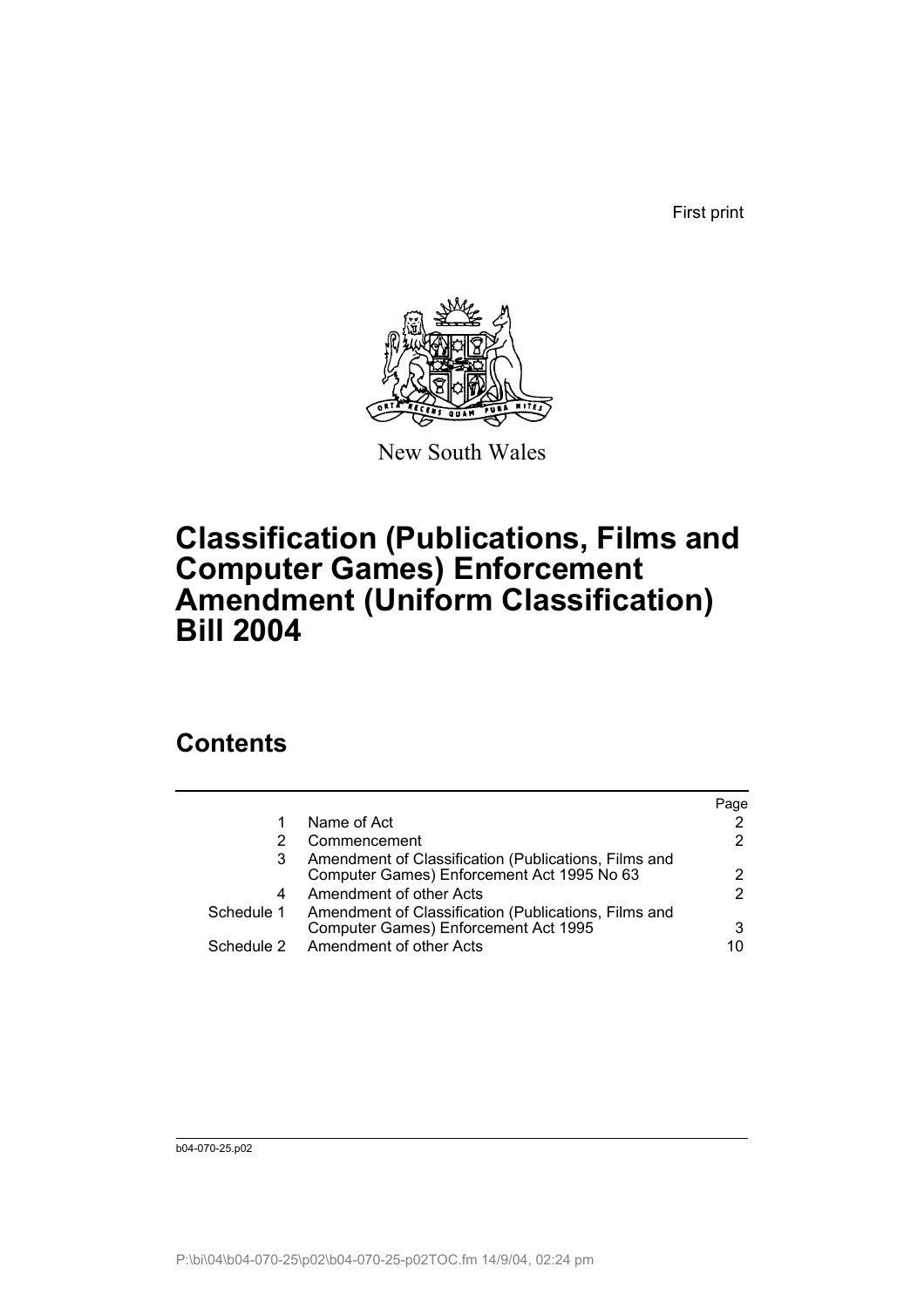**Contents** 

Page

Contents page 2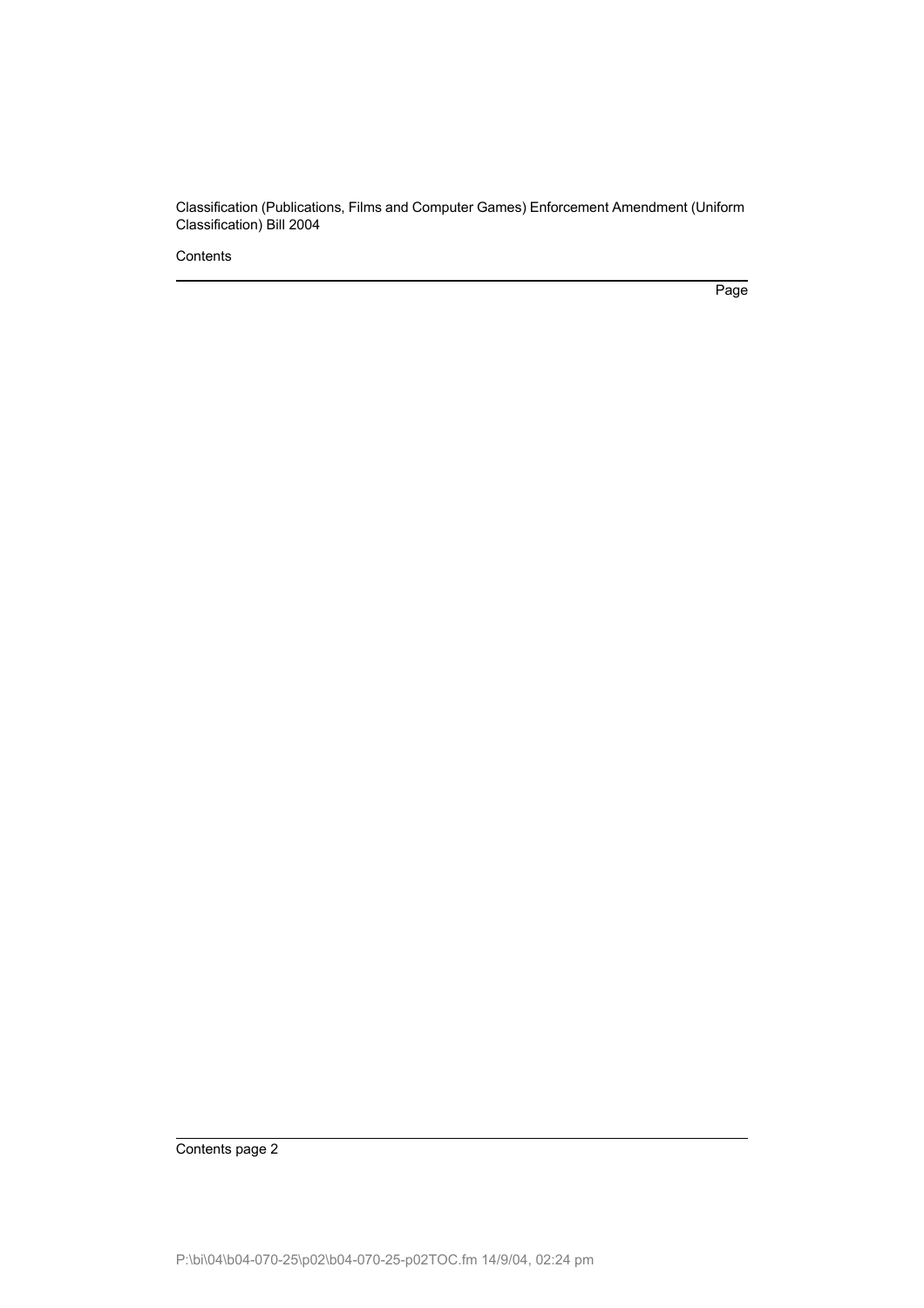

New South Wales

No , 2004

### **A Bill for**

An Act to amend the *Classification (Publications, Films and Computer Games) Enforcement Act 1995* to give effect to uniform film and computer game classifications; and for other purposes.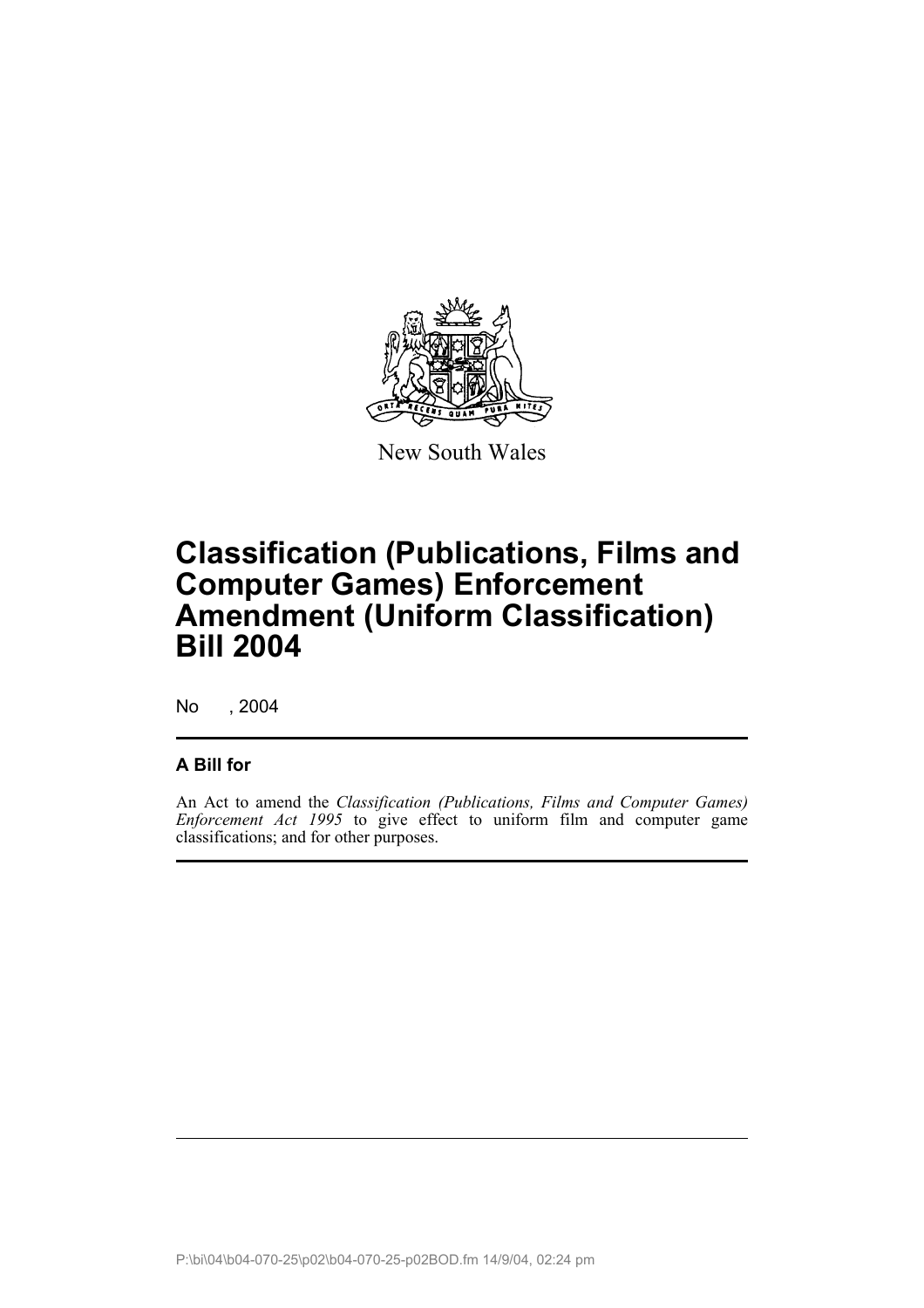| The Legislature of New South Wales enacts: |     | $\mathbf{1}$                                                                                                                                                                                                                                    |                                    |
|--------------------------------------------|-----|-------------------------------------------------------------------------------------------------------------------------------------------------------------------------------------------------------------------------------------------------|------------------------------------|
| <b>Name of Act</b><br>$\mathbf 1$          |     |                                                                                                                                                                                                                                                 | $\overline{2}$                     |
|                                            |     | This Act is the <i>Classification (Publications, Films and Computer</i><br>Games) Enforcement Amendment (Uniform Classification) Act 2004.                                                                                                      | 3<br>$\overline{4}$                |
| $\overline{2}$                             |     | Commencement                                                                                                                                                                                                                                    | 5                                  |
|                                            | (1) | This Act commences or is taken to have commenced on the<br>commencement of Schedule 1 to the Classification (Publications, Films<br>and Computer Games) Amendment Act 2004 of the Commonwealth<br>except as otherwise provided by this section. | 6<br>$\overline{7}$<br>$\bf8$<br>9 |
|                                            | (2) | Schedule 1 [27] and [28] commence or are taken to have commenced on<br>the commencement of:                                                                                                                                                     | 10<br>11                           |
|                                            |     | Schedule 1 to the Classification (Publications, Films and<br>(a)<br>Computer Games) Amendment Act 2004 of the Commonwealth,<br>or                                                                                                               | 12<br>13<br>14                     |
|                                            |     | Schedule 2 to the Classification (Publications, Films and<br>(b)<br>Computer Games) Enforcement Amendment Act 2001,                                                                                                                             | 15<br>16                           |
|                                            |     | whichever is the later.                                                                                                                                                                                                                         | 17                                 |
| 3                                          |     | Amendment of Classification (Publications, Films and Computer Games)<br>Enforcement Act 1995 No 63                                                                                                                                              | 18<br>19                           |
|                                            |     | The Classification (Publications, Films and Computer Games)<br><i>Enforcement Act 1995</i> is amended as set out in Schedule 1.                                                                                                                 | 20<br>21                           |
| 4                                          |     | <b>Amendment of other Acts</b>                                                                                                                                                                                                                  | 22                                 |
|                                            |     | Each Act specified in Schedule 2 is amended as set out in that Schedule.                                                                                                                                                                        | 23                                 |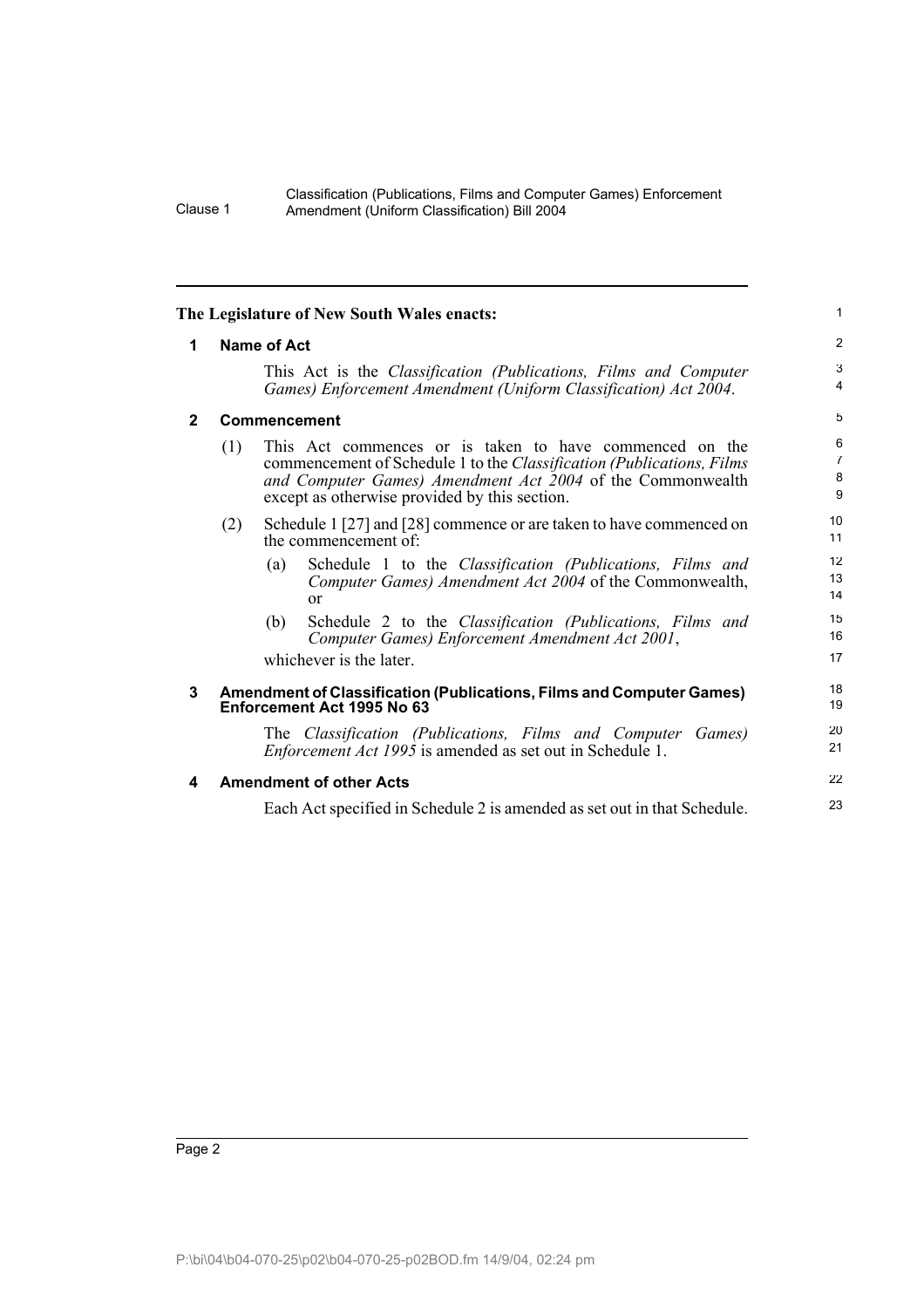Amendment of Classification (Publications, Films and Computer Games) Enforcement Act 1995 Schedule 1

### **Schedule 1 Amendment of Classification (Publications, Films and Computer Games) Enforcement Act 1995**

(Section 3) **[1] Section 3 Object of Act** Omit "(as set out in the Schedule to that Act)" from the second note to the section. **[2] Section 3, note** Omit "The text of the Code is set out in the note appearing at the end of this Act." from the second note to the section. **[3] Section 4 Definitions** Omit the definition of *Code* from the note to the section. Insert instead: *Code* means the National Classification Code, set out in the Schedule to this Act as originally enacted, as amended in accordance with section 6. **[4] Section 4, note** Omit "(15+)" from paragraph (b) of the definition of *contentious material*. **[5] Section 6 Sale or public exhibition of unclassified, RC or X 18+ films prohibited** Omit "X" wherever occurring. Insert instead "X 18+". **[6] Section 6** Omit "MA or R". Insert instead "MA 15+ or R 18+". **[7] Section 9 Sale of certain films to minors prohibited** Omit "X" wherever occurring in section 9 (1). Insert instead "X 18+". **[8] Section 9 (2)** Omit "R" wherever occurring. Insert instead "R 18+". **[9] Section 9 (4)** Omit "MA". Insert instead "MA 15+". 4 5 6 7 8 9 10 11 12 13 14 15 16 17 18 19 20 21 22 23 24 25 26 27

1 2 3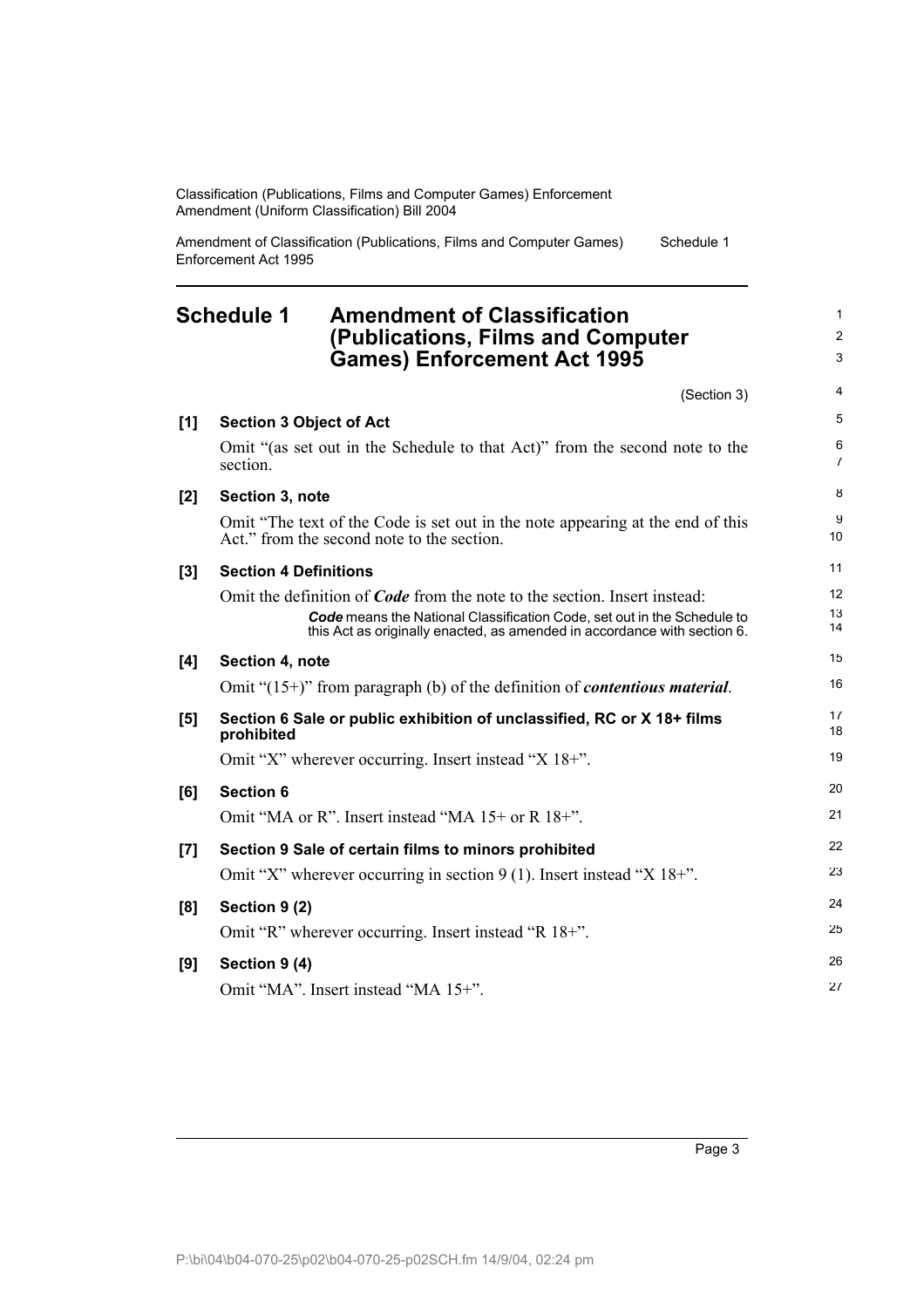| Schedule 1 | Amendment of Classification (Publications, Films and Computer Games) |
|------------|----------------------------------------------------------------------|
|            | Enforcement Act 1995                                                 |

| $[10]$ | Section 10 Parents not to permit minors to attend RC, X 18+ or R 18+<br>films              | $\mathbf{1}$<br>$\overline{2}$ |
|--------|--------------------------------------------------------------------------------------------|--------------------------------|
|        | Omit "X or R" wherever occurring. Insert instead "X $18+$ or R $18+$ ".                    | 3                              |
| $[11]$ | Section 11 Minors over 15 not to buy or attend RC, X 18+ or R 18+ films                    | $\overline{4}$                 |
|        | Omit "X or R" wherever occurring. Insert instead "X 18+ or R 18+".                         | 5                              |
| $[12]$ | Section 12 R 18+ films not to be publicly exhibited in presence of minors                  | 6                              |
|        | Omit "R" from section 12 (1). Insert instead "R 18+".                                      | $\overline{7}$                 |
| $[13]$ | Section 13 MA 15+ films not to be publicly exhibited in presence of<br>minors under 15     | 8<br>9                         |
|        | Omit "MA" from section 13 (1). Insert instead "MA 15+".                                    | 10                             |
| $[14]$ | Section 14 Private exhibition of RC, X 18+ or R 18+ films in presence of<br>minors         | 11<br>12                       |
|        | Omit "X" wherever occurring in section 14 (1). Insert instead "X $18+$ ".                  | 13                             |
| $[15]$ | <b>Section 14 (2)</b>                                                                      | 14                             |
|        | Omit "R" wherever occurring. Insert instead "R 18+".                                       | 15                             |
| $[16]$ | Section 16 Keeping unclassified, RC or X 18+ films with other films                        | 16                             |
|        | Omit "X" from section 16 (1). Insert instead "X $18+$ ".                                   | 17                             |
| $[17]$ | Section 17 Leaving RC or X 18+ films in certain places                                     | 18                             |
|        | Omit "X" wherever occurring. Insert instead "X 18+".                                       | 19                             |
| $[18]$ | Section 18 Possession or copying of films for the purpose of sale or<br>exhibition         | 20<br>21                       |
|        | Omit "X" wherever occurring. Insert instead "X 18+".                                       | 22                             |
| $[19]$ | Section 27 Sale or public demonstration of unclassified or RC computer<br>games prohibited | 23<br>24                       |
|        | Omit "G $(8+)$ or M $(15+)$ ". Insert instead "PG or M".                                   | 25                             |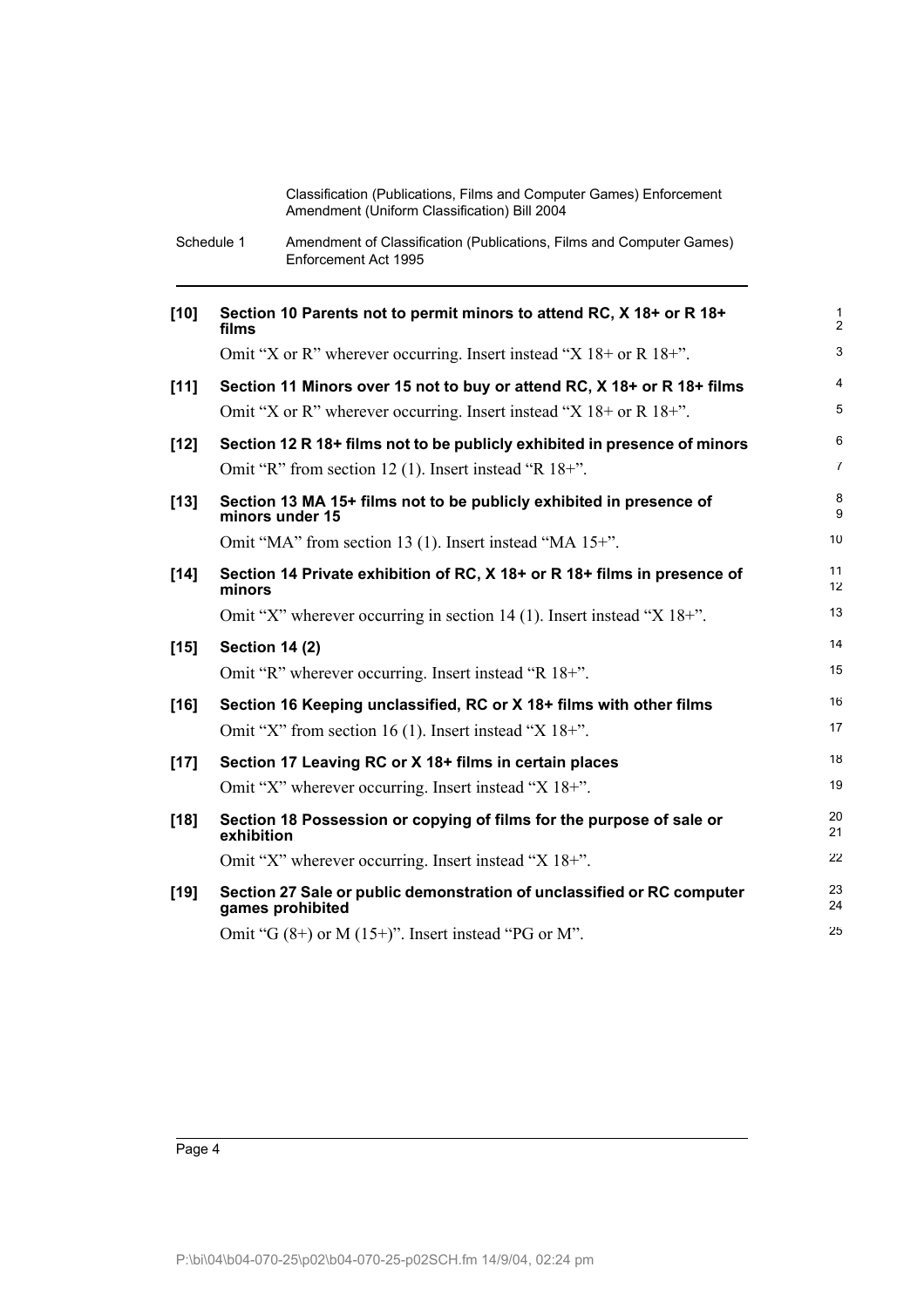Amendment of Classification (Publications, Films and Computer Games) Enforcement Act 1995 Schedule 1

| $[20]$ | <b>Section 27</b>                             |     |                                                                                                    | 1              |
|--------|-----------------------------------------------|-----|----------------------------------------------------------------------------------------------------|----------------|
|        |                                               |     | Omit "MA $(15+)$ ". Insert instead "MA $15+$ ".                                                    | $\overline{2}$ |
| $[21]$ | prohibited                                    |     | Section 30 Sale or delivery of RC or MA 15+ computer games to minors                               | 3<br>4         |
|        |                                               |     | Omit "MA $(15+)$ " wherever occurring in section 30 (2).                                           | 5              |
|        | Insert instead "MA 15+".                      |     |                                                                                                    | 6              |
| $[22]$ |                                               |     | Section 32 MA 15+ computer games not to be publicly demonstrated in<br>presence of minors under 15 | 7<br>8         |
|        |                                               |     | Omit "MA $(15+)$ " from section 32 (1). Insert instead "MA $15+$ ".                                | 9              |
| $[23]$ | consumer advice                               |     | Section 34 Computer games to display determined markings and                                       | 10<br>11       |
|        |                                               |     | Omit "MA $(15+)$ " from section 34 (1). Insert instead "MA $15+$ ".                                | 12             |
| $[24]$ | advertised                                    |     | Section 39 Certain films, publications and computer games not to be                                | 13<br>14       |
|        |                                               |     | Omit "X" from section 39 (1) (a). Insert instead "X $18+$ ".                                       | 15             |
| $[25]$ |                                               |     | <b>Section 40 Advertisements with feature films</b>                                                | 16             |
|        |                                               |     | Omit section 40 (3). Insert instead:                                                               | 17             |
|        | (3)                                           |     | The hierarchy of film classification is as follows:                                                | 18             |
|        |                                               | (a) | G is a lower classification than PG, M, MA $15+$ or R $18+$ ,                                      | 19             |
|        |                                               | (b) | PG is a lower classification than M, MA $15+$ or R $18+$ ,                                         | 20             |
|        |                                               | (c) | M is a lower classification than MA $15+$ or R $18+$ ,                                             | 21             |
|        |                                               | (d) | MA $15+$ is a lower classification than R $18+$ .                                                  | 22             |
| $[26]$ | Section 41 Advertisements with computer games |     | 23                                                                                                 |                |
|        |                                               |     | Omit section 41 (2). Insert instead:                                                               | 24             |
|        | (2)                                           |     | The hierarchy of computer game classification is as follows:                                       | 25             |
|        |                                               | (a) | G is a lower classification than PG, M or MA $15+$ ,                                               | 26             |
|        |                                               | (b) | PG is a lower classification than M or MA $15+$ ,                                                  | 27             |
|        |                                               | (c) | M is a lower classification than MA 15+.                                                           | 28             |

Page 5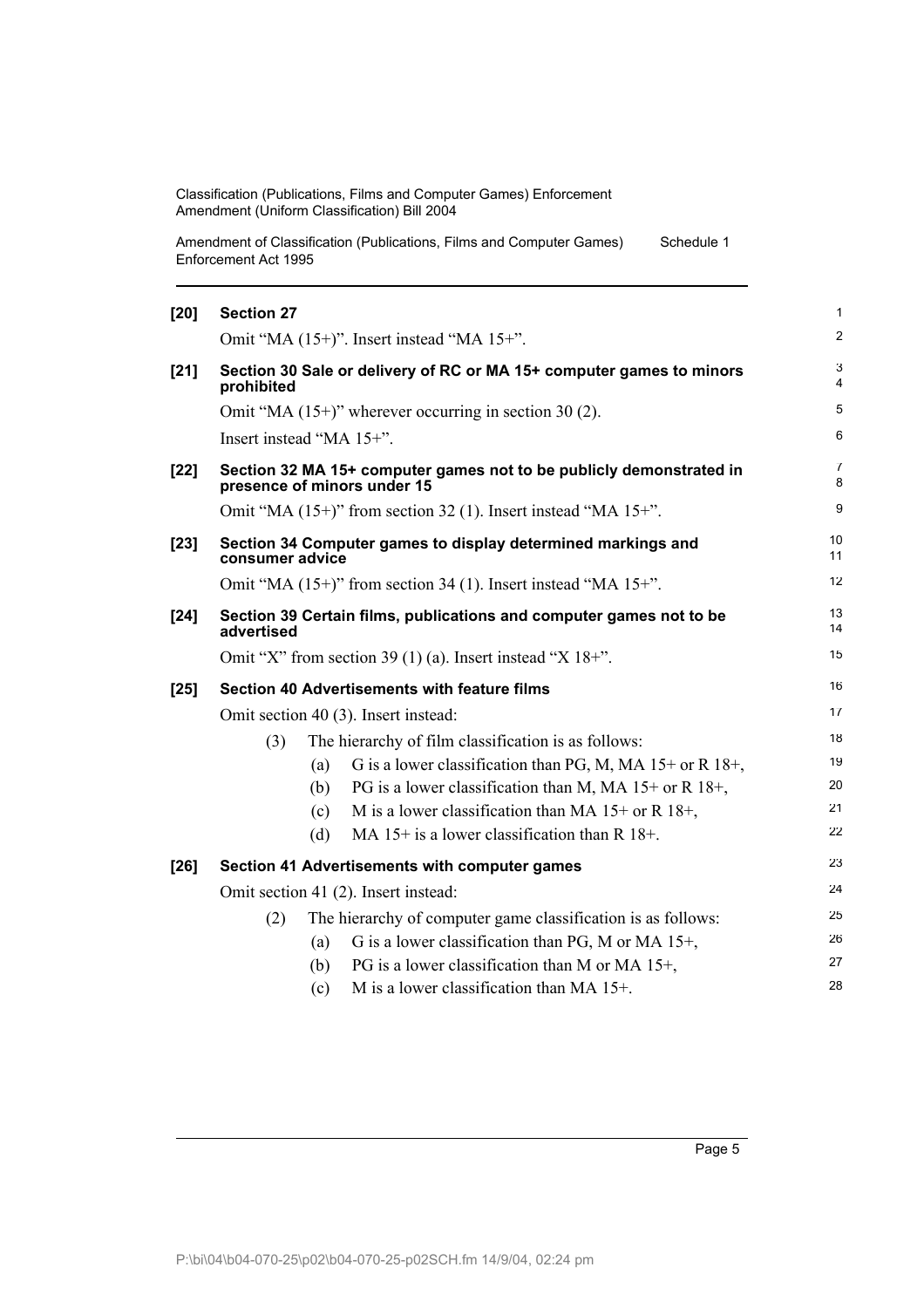Schedule 1 Amendment of Classification (Publications, Films and Computer Games) Enforcement Act 1995

| $[27]$ |                         | Section 45A Definitions (as inserted by the Classification (Publications,<br>Films and Computer Games) Enforcement Amendment Act 2001)                                                                                                                                                                                                       | 1<br>2                   |
|--------|-------------------------|----------------------------------------------------------------------------------------------------------------------------------------------------------------------------------------------------------------------------------------------------------------------------------------------------------------------------------------------|--------------------------|
|        | <i>minors</i>           | Omit "R" wherever occurring from the definition of <i>matter unsuitable for</i>                                                                                                                                                                                                                                                              | 3<br>$\overline{4}$      |
|        | Insert instead "R 18+". |                                                                                                                                                                                                                                                                                                                                              | 5                        |
| $[28]$ |                         | Section 45A, definition of "objectionable matter" (as inserted by the<br><b>Classification (Publications, Films and Computer Games) Enforcement</b><br><b>Amendment Act 2001)</b>                                                                                                                                                            | 6<br>$\overline{7}$<br>8 |
|        |                         | Omit "X" wherever occurring. Insert instead "X 18+".                                                                                                                                                                                                                                                                                         | 9                        |
| $[29]$ |                         | <b>Section 53 Exemptions for public libraries</b>                                                                                                                                                                                                                                                                                            | 10                       |
|        |                         | Omit the definition of MA material from section 53 (1). Insert instead:                                                                                                                                                                                                                                                                      | 11                       |
|        |                         | MA material means a film, or computer game, classified<br>$MA$ 15+                                                                                                                                                                                                                                                                           | 12<br>13                 |
| $[30]$ | <b>Section 53 (1)</b>   |                                                                                                                                                                                                                                                                                                                                              | 14                       |
|        |                         | Omit "R" from paragraph (a) of the definition of <i>restricted material</i> .                                                                                                                                                                                                                                                                | 15                       |
|        | Insert instead "R 18+". |                                                                                                                                                                                                                                                                                                                                              | 16                       |
| $[31]$ |                         | Section 63 Certain proceedings precluded                                                                                                                                                                                                                                                                                                     | 17                       |
|        |                         | Omit "X" from section 63 (b). Insert instead "X 18+".                                                                                                                                                                                                                                                                                        | 18                       |
| $[32]$ |                         | <b>Schedule 1 Savings and transitional provisions</b>                                                                                                                                                                                                                                                                                        | 19                       |
|        |                         | Insert at the end of clause $1(1)$ :                                                                                                                                                                                                                                                                                                         | 20                       |
|        |                         | Classification (Publications, Films and Computer Games)<br>Enforcement Amendment (Uniform Classification) Act 2004                                                                                                                                                                                                                           | 21<br>22                 |
| $[33]$ | Schedule 1, Part 4      |                                                                                                                                                                                                                                                                                                                                              | 23                       |
|        | Insert after Part 3:    |                                                                                                                                                                                                                                                                                                                                              | 24                       |
|        | Part 4                  | <b>Provisions consequent on Classification</b>                                                                                                                                                                                                                                                                                               | 25                       |
|        |                         | (Publications, Films and Computer Games)                                                                                                                                                                                                                                                                                                     | 26                       |
|        |                         | <b>Enforcement Amendment (Uniform</b>                                                                                                                                                                                                                                                                                                        | 27                       |
|        |                         | <b>Classification) Act 2004</b>                                                                                                                                                                                                                                                                                                              | 28                       |
|        |                         | Note. On the commencement of Schedule 1 to the Classification (Publications, Films<br>and Computer Games) Amendment Act 2004 of the Commonwealth, classifications for<br>films and computer games will be altered to establish new classifications. The changes<br>to this Act reflect the changes made under the Commonwealth amending Act. | 29<br>30<br>31<br>32     |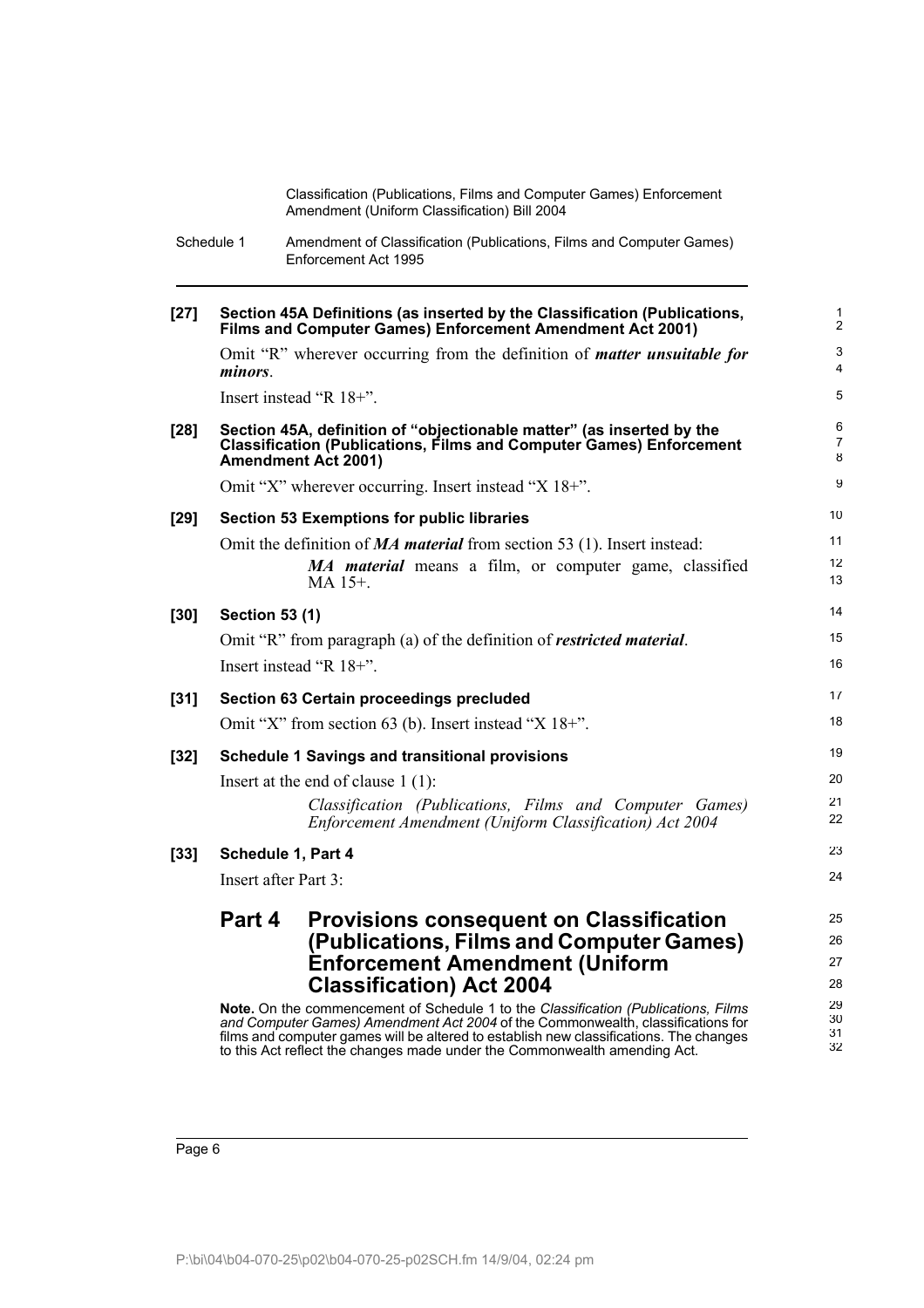Amendment of Classification (Publications, Films and Computer Games) Enforcement Act 1995 Schedule 1

Schedule 1 to the *Classification (Publications, Films and Computer Games) Amendment Act 2004* of the Commonwealth provides for the conversion of pre-commencement classifications to the equivalent new classifications under the Commonwealth Act. Classifications listed below in Column 1 and Column 2 are being replaced by the classification specified opposite in Column 3.

| Column 1                                    | Column 2                                                | Column 3                                              |
|---------------------------------------------|---------------------------------------------------------|-------------------------------------------------------|
| <b>Previous</b><br>classification for films | <b>Previous</b><br>classification for<br>computer games | New classification for<br>films and computer<br>games |
| G                                           | G                                                       | G                                                     |
| $P$ G                                       | $G(8+)$                                                 | $P$ G                                                 |
| M                                           | $M(15+)$                                                | M                                                     |
| MA                                          | $MA (15+)$                                              | MA 15+                                                |
| R                                           |                                                         | $R$ 18+ (Films only)                                  |
| X                                           |                                                         | $X$ 18+ (Films only)                                  |
| <b>RC</b>                                   | RC                                                      | RC                                                    |

#### **9 Definitions**

In this Part: *Commonwealth amending Act* means the *Classification (Publications, Films and Computer Games) Amendment Act*

*2004* of the Commonwealth. *equivalent former classification* means:

- (a) in relation to a film classified G, PG, M, MA  $15+$ , R  $18+$ , X 18+ or RC, a classification of G, PG, M, MA, R, X or RC respectively, or
- (b) in relation to a computer game classified G, PG, M, MA 15+ or RC, a classification of G, G  $(8+)$ , M  $(15+)$ , MA (15+) or RC respectively.

*State amending Act* means the *Classification (Publications, Films and Computer Games) Enforcement Amendment (Uniform Classification) Act 2004*.

#### **10 Amendments extend to films and computer games classified before commencement**

(1) An amendment made by the State amending Act to this Act or any other Act extends to a film or computer game classified before the commencement of the amendment.

Page 7

6 7

18 19 20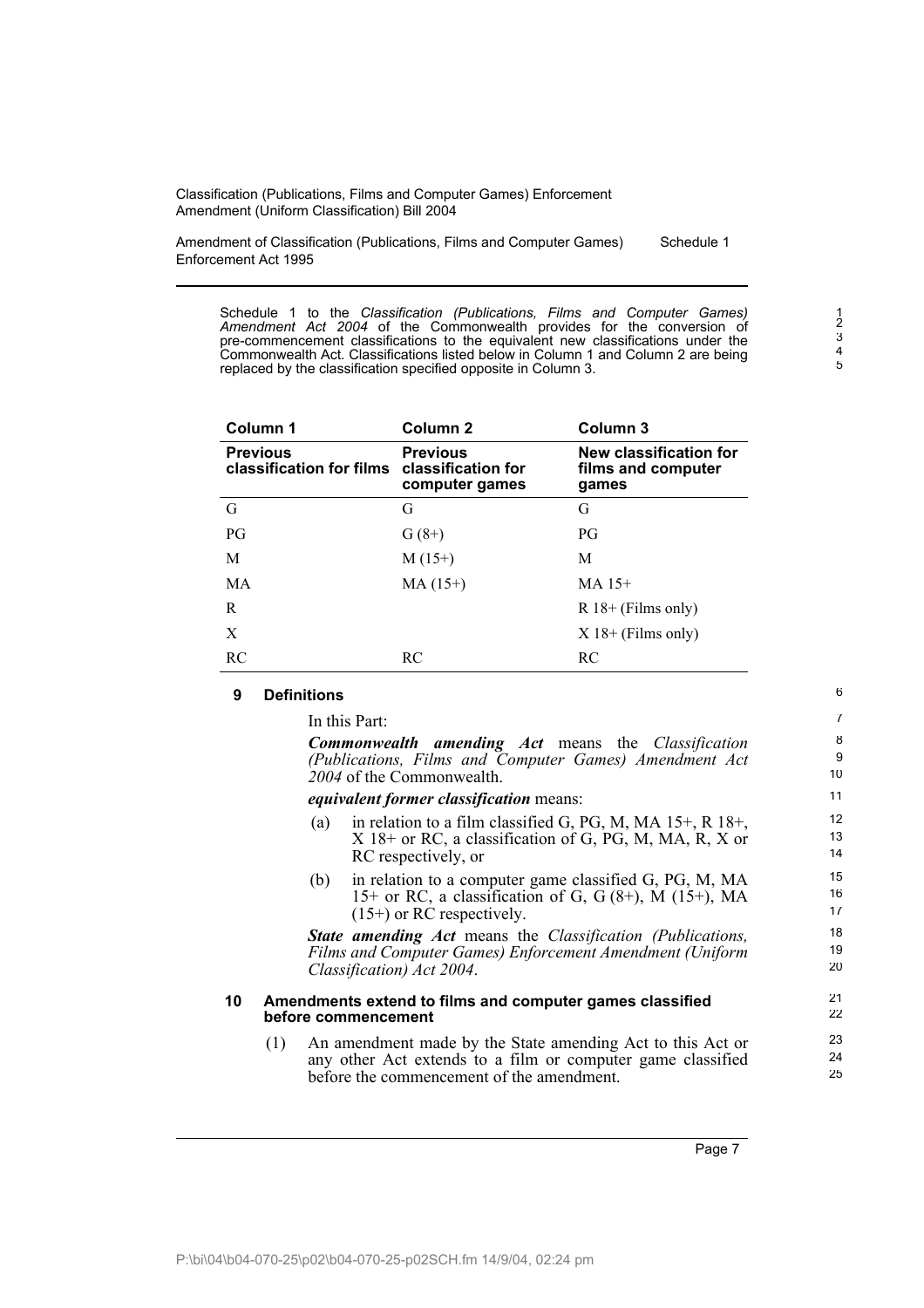- Schedule 1 Amendment of Classification (Publications, Films and Computer Games) Enforcement Act 1995
	- (2) For that purpose, a reference in this Act or any other Act to a classification of a film or computer game, in relation to conduct that occurs or is alleged to occur on or after the commencement of any amendment made by the State amending Act, is a reference to the classification that the film or computer game has or is taken to have under the Commonwealth Act on or after the commencement of Schedule 1 to the Commonwealth amending Act.

- (3) Unless the regulations otherwise provide, if a film or computer game was classified prior to the commencement of Schedule 1 to the Commonwealth amending Act:
	- (a) a person does not commit an offence under section 15 (3) or 34 (4) by selling the film or computer game in a container, wrapping or casing that displays a marking indicating the equivalent former classification of the film or computer game, and
	- (b) a person does not commit an offence under section 43 (2) by publishing an advertisement for the film or computer game that indicates the equivalent former classification of the film or computer game.

#### **11 Offences committed before commencement of State amending Act to be dealt with under old law**

- (1) Any proceedings for an offence under this Act or any other Act in relation to conduct that occurred or is alleged to have occurred before the commencement of Schedule 1 to the Commonwealth amending Act are to be dealt with as if the State amending Act had not been enacted, except as otherwise provided by this clause.
- (2) For the purpose of any such proceedings, a reference in this Act or any other Act to a classification of a film or computer game is a reference to the classification that had effect under the Commonwealth Act before the commencement of Schedule 1 to the Commonwealth amending Act.
- (3) If such proceedings relate to an offence under this Act with respect to a film or computer game that was unclassified at the commencement of Schedule 1 to the Commonwealth amending Act, the following provisions apply:
	- (a) for the purpose of section 59, proceedings for the offence may be commenced when the film or computer game has been classified under the Commonwealth Act (as amended by the Commonwealth amending Act),

Page 8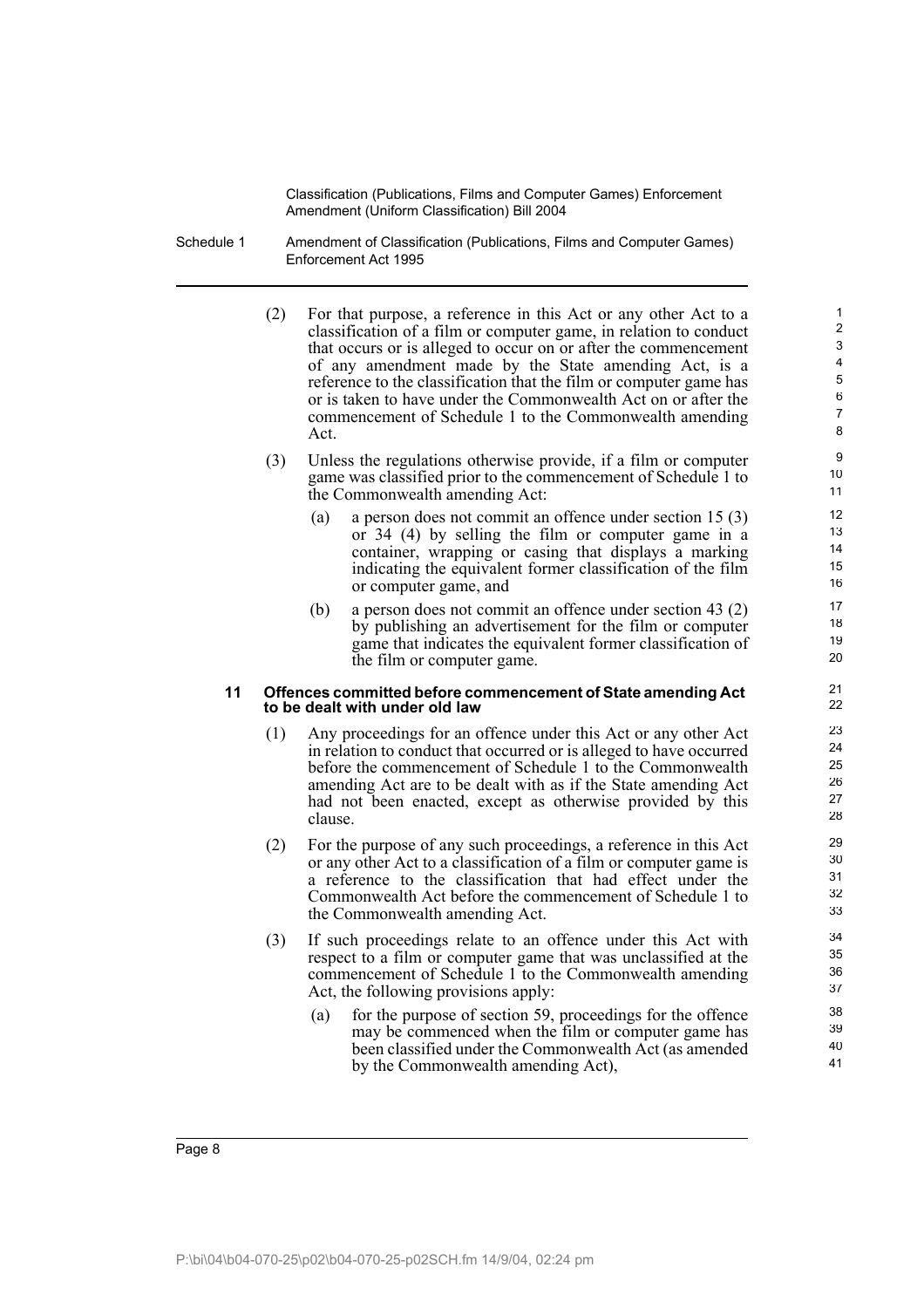Amendment of Classification (Publications, Films and Computer Games) Enforcement Act 1995 Schedule 1

| (b) | a film or computer game classified G, PG, M, MA $15+$ , R<br>18+, X 18+ or RC, after the commencement of Schedule 1<br>to the Commonwealth amending Act, is taken to have been<br>classified with the equivalent former classification, | 1<br>2<br>3<br>4 |
|-----|-----------------------------------------------------------------------------------------------------------------------------------------------------------------------------------------------------------------------------------------|------------------|
| (c) | evidence or proof that a film or computer game has been<br>classified G, PG, M, MA $15+$ , R $18+$ , X $18+$ or RC is taken<br>to be evidence or proof of the equivalent former<br>classification.                                      | 5<br>6<br>7<br>8 |
|     | ational Classification Code                                                                                                                                                                                                             | 9                |

### **[34] Note National Classification Code**

Omit the note.

10